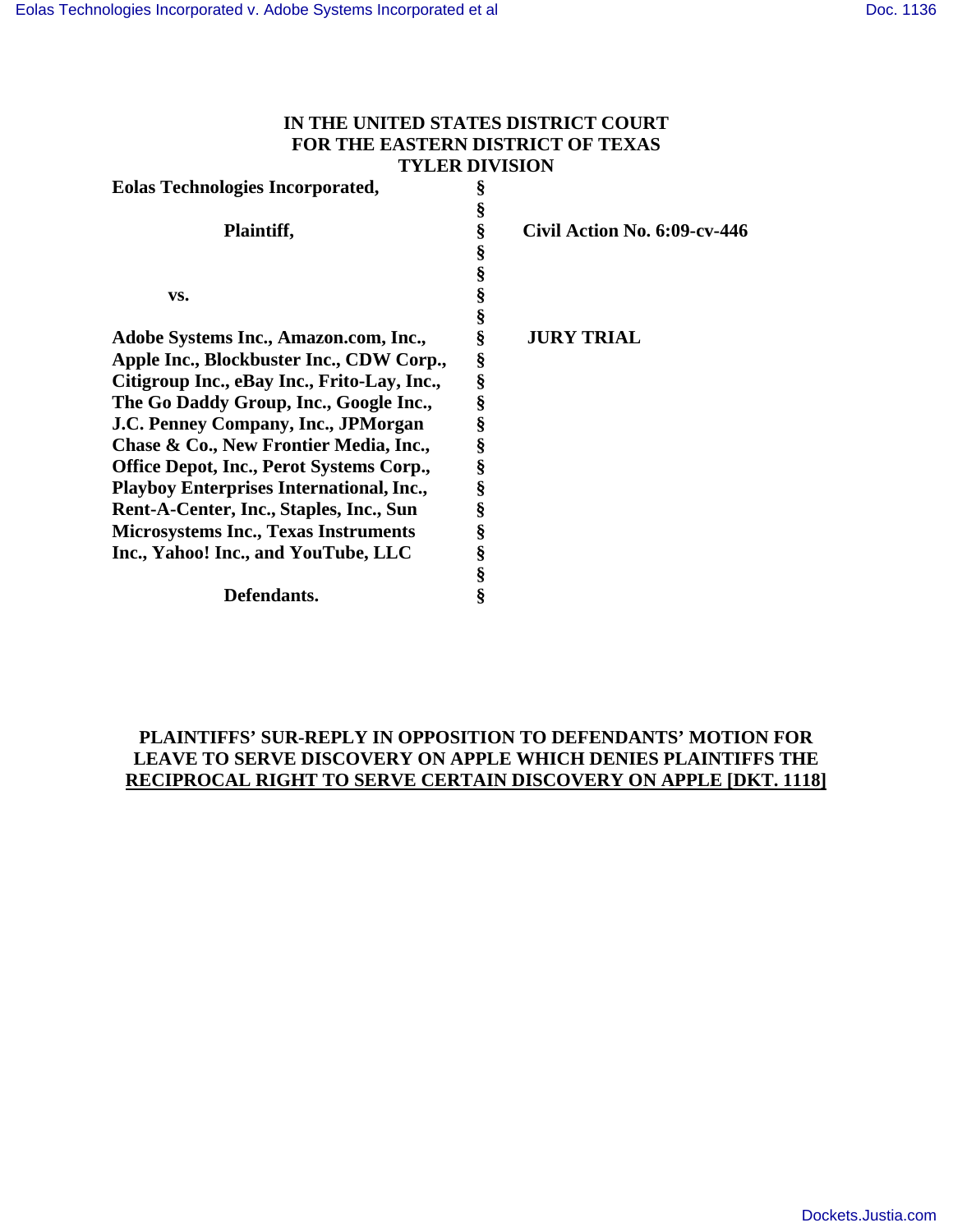Defendants have offered an array of potential explanations for the belated timing of their motion for leave to serve discovery on Apple, Inc., Patrick Heynen, and Los Alamos National Laboratory ("Motion"), but none of the offered explanations demonstrate the diligence required to establish good cause for amending the scheduling order. Moreover, with only a week to go before the first Pretrial Task deadlines and with expert discovery underway, granting Defendants the requested leave will introduce a substantial risk of prejudice to Plaintiffs. Nevertheless, Plaintiffs attempted to avoid motion practice if Defendants would not oppose Plaintiffs' to seek their own limited discovery from Apple—a request Defendants refused. For these reasons, the Court should deny Defendants' Motion.<sup>1</sup> If the Court grants Defendants' Motion, Plaintiffs ask that the Court condition such grant on Plaintiffs being able to serve reciprocal discovery from Apple.

#### **I. DEFENDANTS PROVIDE NO EXPLANATION FOR THEIR DELAY**

Defendants' delay in filing their motion cannot be explained by Eolas' settlement agreement with Apple or the non-cooperation clause included therein. That agreement, as Defendants' admit in their Reply, was produced on August 4, 2011. Having been produced over four months ago, the agreement cannot explain why Defendants are only now seeking leave.

Furthermore, Defendants' claim that Plaintiffs "engineered" this situation rings hollow. That Defendants—perhaps unwisely—relied on Apple alone to develop a portion of their invalidity case was unknown to Plaintiffs and is neither Plaintiffs' fault nor their responsibility. Irrespective of the wisdom in allowing Apple to develop the facts to prove a portion of Defendants' invalidity case, Defendants should have requested leave as soon as they became aware of Apple's dismissal from the case. *Cf. Sky Techs. LLC v. SAP AG*, 2008 U.S. Dist LEXIS

 $\overline{a}$ 

<sup>&</sup>lt;sup>1</sup> As explained in their Response, Plaintiffs do not oppose the Defendants' request for an authentication deposition of LANL regarding production materials [LANL92] and [LANL93], but they oppose all other requested relief.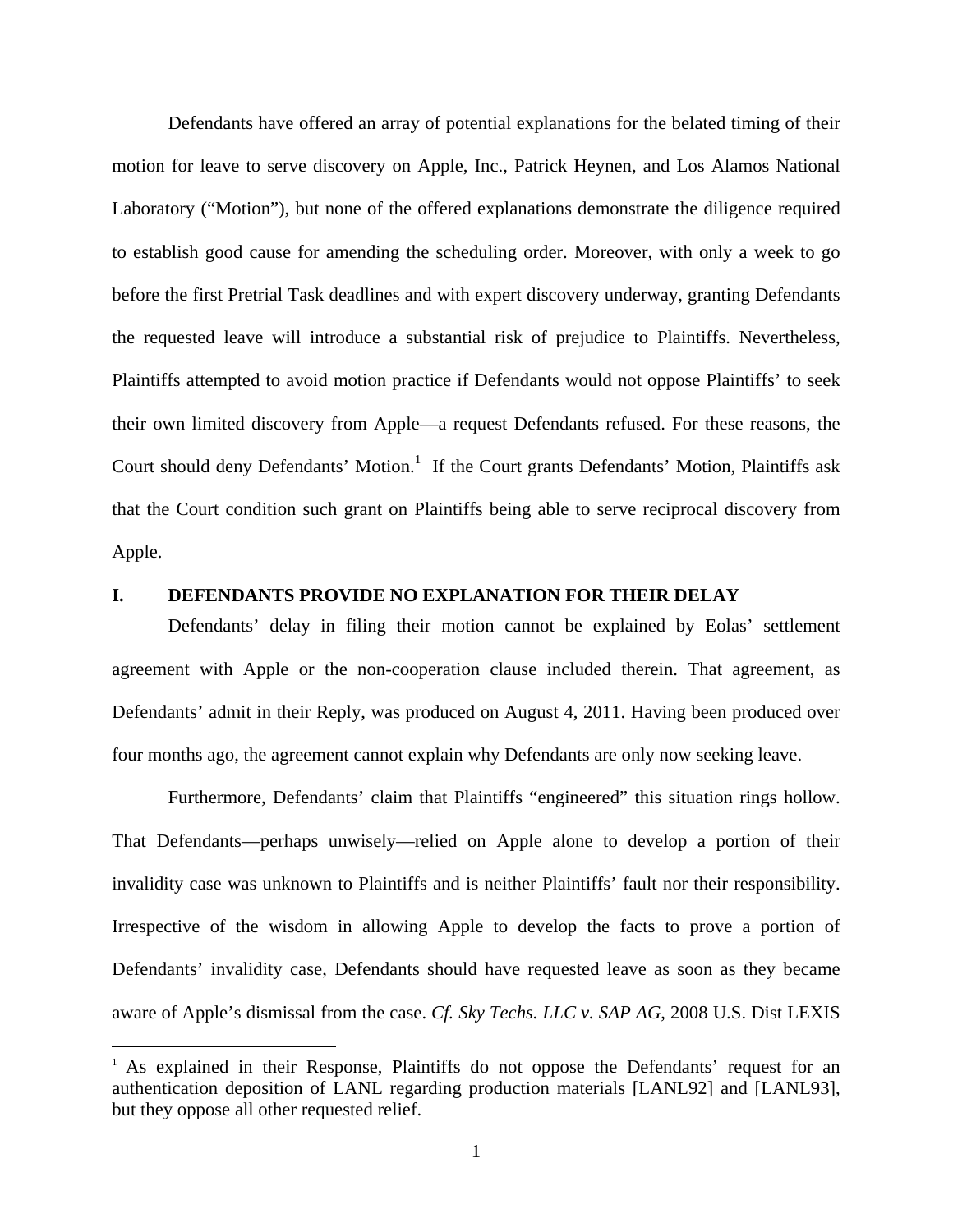121488 at \*9 (E.D. Tex. June 18, 2008) (granting leave when a defendant re-filed a subpoena on the same day it learned that its co-defendant had settled). In addition, Defendants' reliance on Apple is no excuse as any non-privileged materials in Apple's possession regarding the Defendants' prior art references should have been produced by Defendants long ago.

Defendants' delay is also not explained by the substance or timing of Christopher McRae's deposition. Unlike the case Defendants cite for support, the requested subpoenas here do not represent obvious follow-up discovery that was unforeseeable prior to testimony provided in a recent deposition.<sup>2</sup> Defendants should have known, long before Mr. McRae's deposition, that source code for prior art—if proven to corroborate their arguments—would have benefited their invalidity defense. Indeed, Defendants' contention that Plaintiffs' argument during Mr. McRae's deposition was "irrelevant" undercuts any purported need to collect follow-up discovery to rebut such an argument. If the questioning were truly "irrelevant," Defendants have no legitimate need for follow-up discovery.<sup>3</sup> Furthermore, Defendants fail to adequately explain the more-than-ten-weeks it took for them to request leave from the Court to seek the discovery.

In fact, the timing of Defendants' Motion is best explained by the reality that it wasn't until after discovery closed that Defendants endeavored to look for this information. Defendants admit that their former co-defendant did not thoroughly search the files of its own employees,

1

<sup>2</sup> *See Hall v. Pop Rests., L.L.C.*, 2006 U.S. Dist LEXIS 8143, at \*3-4 (N.D. Tex. March 2, 2006) (finding good cause had been demonstrated to serve subpoenas to the Amarillo Police Department and the TDCJ-Institutional Division after a witness lied about his criminal record at his deposition).

<sup>&</sup>lt;sup>3</sup> Importantly, the argument made by Plaintiffs' counsel during Mr. McRae's deposition was offered in response to Defendants' efforts to establish inequitable conduct. That a retired professor from Cornell University who was previously unknown to any of the inventors worked to port MediaView to a non-NeXT OS, without any indication that the inventors knew, is totally irrelevant to inequitable conduct. Even more, that the same retired professor happened to know another individual who in turn happened to know of Mr. Heynen's alleged possession of source code, which Defendants presumably intend to use to corroborate an invalidity argument, has even less of a relationship to Mr. McRae's testimony. *See* Exhibit 4 to Defs.' Reply.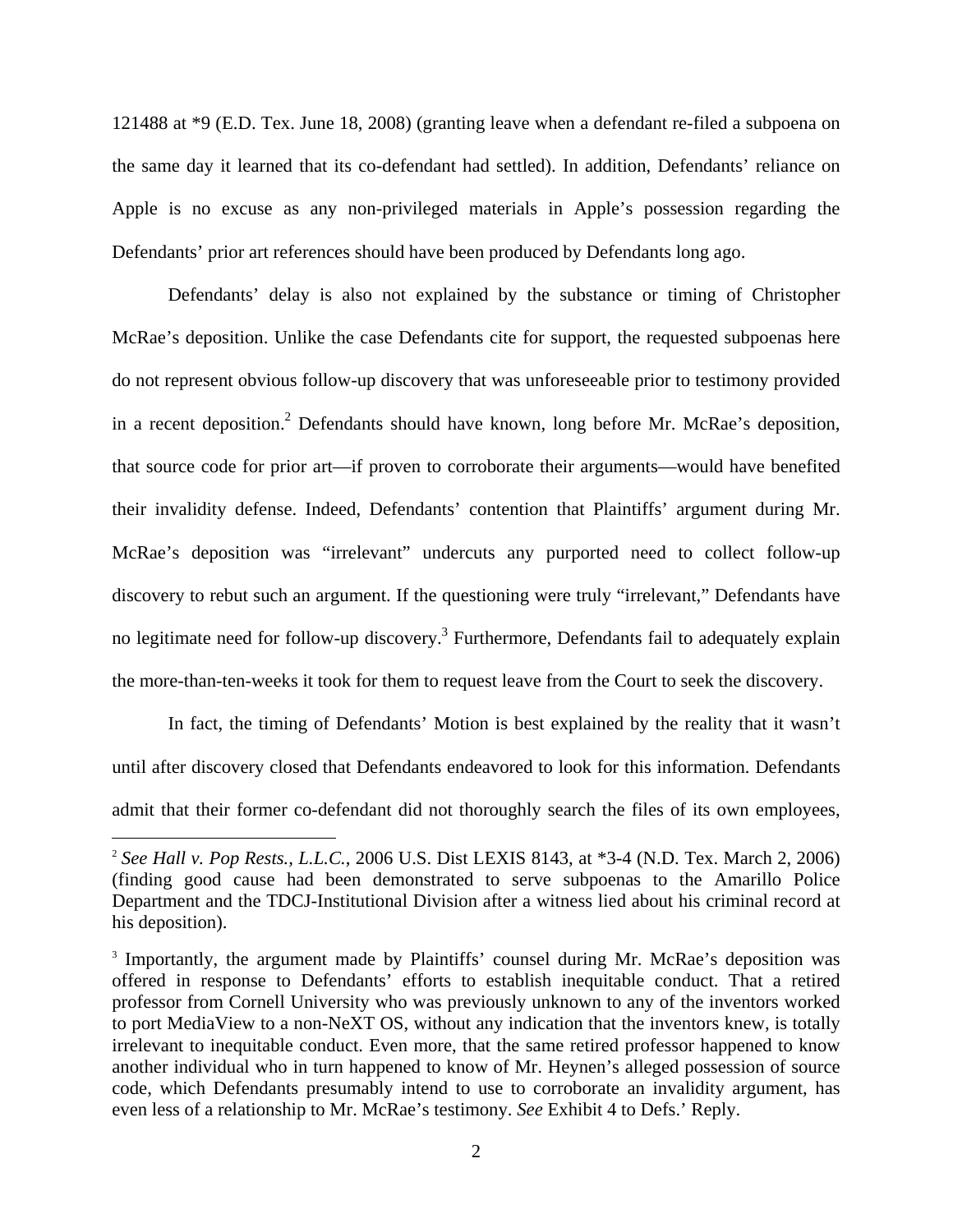and they further admit that until recently they had delegated full responsibility for gathering relevant discovery to that same co-defendant. Defs.' Reply at 1-2. Contrary to Defendants' assertions, Plaintiffs could not have possibly manufactured the set of circumstances Defendants' now find themselves in. If anyone was in a position to understand the state of Apple's diligence during discovery, it was not Plaintiffs; it was Apple's co-defendants. And by relying on another party to investigate and develop part of their own case, Defendants took a calculated risk that Apple might fail to exercise the same level of diligence as any one of them would have.

 Moreover Defendants' claim that they lacked knowledge of Mr. Henyen until after Mr. McRae's deposition strains credibility. Mr. Heynen is listed as a co-author on a 1992 paper authored by Defendants' invalidity expert Dr. Richard Phillips. This 1992 paper was produced by Adobe—not Apple—and is cited in Dr. Phillips' July 20, 2011 invalidity report addressing the alleged MediaView prior art. *See* Exhibit 4 (Exhibit [Phillips92] to Dr. Phillips' Expert Report on Invalidity). Defendants have clearly known of Mr. Heynen for sometime—and had reason to investigate his alleged relevance long ago.

Even if Defendants' assertion that they did not appreciate the need to take the discovery they now seek was believable, Defendants nonetheless failed to exhibit reasonable diligence in their efforts to obtain it. According to their Reply, Defendants located Mr. Heynen on October 12, 2011, but waited two full weeks, until October 26, 2011 (well-after the close of discovery on August 12), to serve a subpoena. Defs.' Reply at 2-3 n.4. It then took Defendants another two weeks, after multiple inquiries by Plaintiffs, to come to the conclusion that leave from the Court would be required to serve a subpoena after the close of discovery. *See* Exhibit 1 to Plaintiffs' Response. And once Defendants did admit that their outstanding subpoena was unenforceable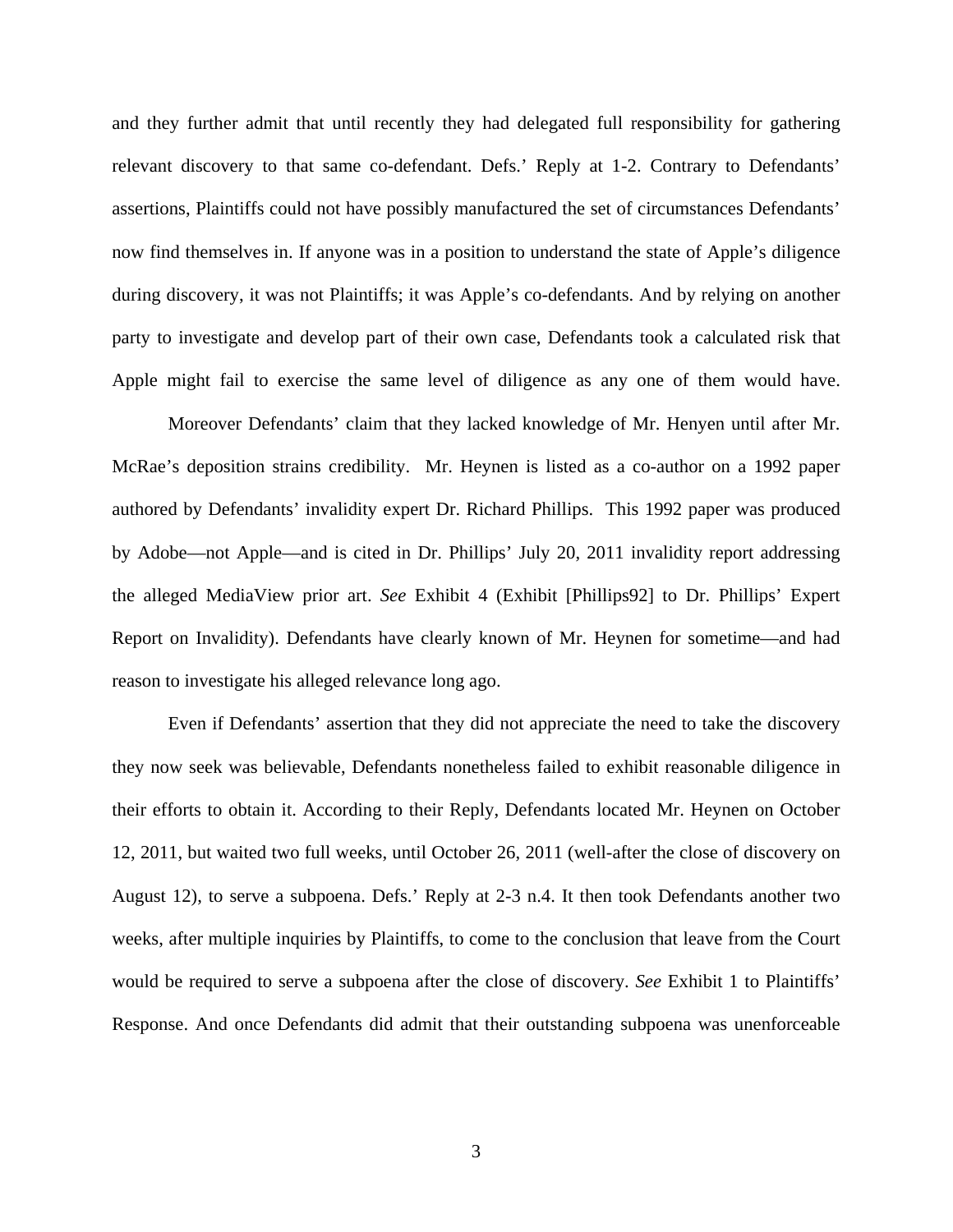and that leave would be required, it took them an additional three weeks to file this motion.<sup>4</sup> *Id*. To summarize, none of the explanations that Defendants have proffered evidence the kind of diligence needed to show good cause for amending the scheduling order. *See S&W Enters. v. Southtrust Bank of Ala.*, 315 F.3d 533, 535 (5th Cir. 2003) (citing 6A Charles Alan Wright et al., Federal Practice and Procedure § 1522.1 (2nd ed. 1990)).

#### **II. GRANTING DEFENDANTS' MOTION WOULD PREJUDICE PLAINTIFFS**

Granting this Motion could substantially prejudice Plaintiffs. First, it is possible that the requested discovery would uncover a need for Plaintiffs to conduct follow-up discovery. For example, in addition to scheduling the deposition of Patrick Heynen, Plaintiffs may need to depose and request documents from the two additional individuals who helped lead Defendants to Mr. Heynen.<sup>5</sup> Furthermore, even though the deadline for Defendants' invalidity report was in July, the introduction of new evidence regarding prior art may require the supplementation of expert reports. Plaintiffs' expert Dr. David Martin is scheduled for three days of deposition on December 20-22, 2011; if either Plaintiffs or Defendants supplement their validity reports in light of the discovery Defendants now seek, Defendants may seek to depose him again.

1

<sup>4</sup> During those three weeks, Defendants ignored multiple requests by Plaintiffs to inform Apple that it need not respond to their unenforceable subpoena. Courts have issued sanctions on parties for serving untimely third-party subpoenas without leave of court. *See Mid-Atlantic Constructors, Inc. v. Stone & Webster Constr., Inc.*, 231 F.R.D. 465 (E.D. Pa. 2005) (granting motion for sanctions against party who served third-party subpoena after discovery deadline); *see also Mick Haig Prods., e.K. v. Does*, 2011 U.S. Dist. LEXIS 128366 (N.D. Tex. Sept. 9, 2011) (party "grossly abused his subpoena power" by serving subpoenas without leave before Rule 26 conference).

<sup>5</sup> Defendants explain in their Reply that they located Mr. Heynen by talking first to a Dr. Donald Greenberg, who lead them to a Dr. James Ferwerda, who in turn referred them to Mr. Heynen. Drs. Greenberg and Ferwerda may have information relevant to this case, and—depending on Mr. Heynen's possible production and deposition testimony—Plaintiffs may need to seek followup discovery from them.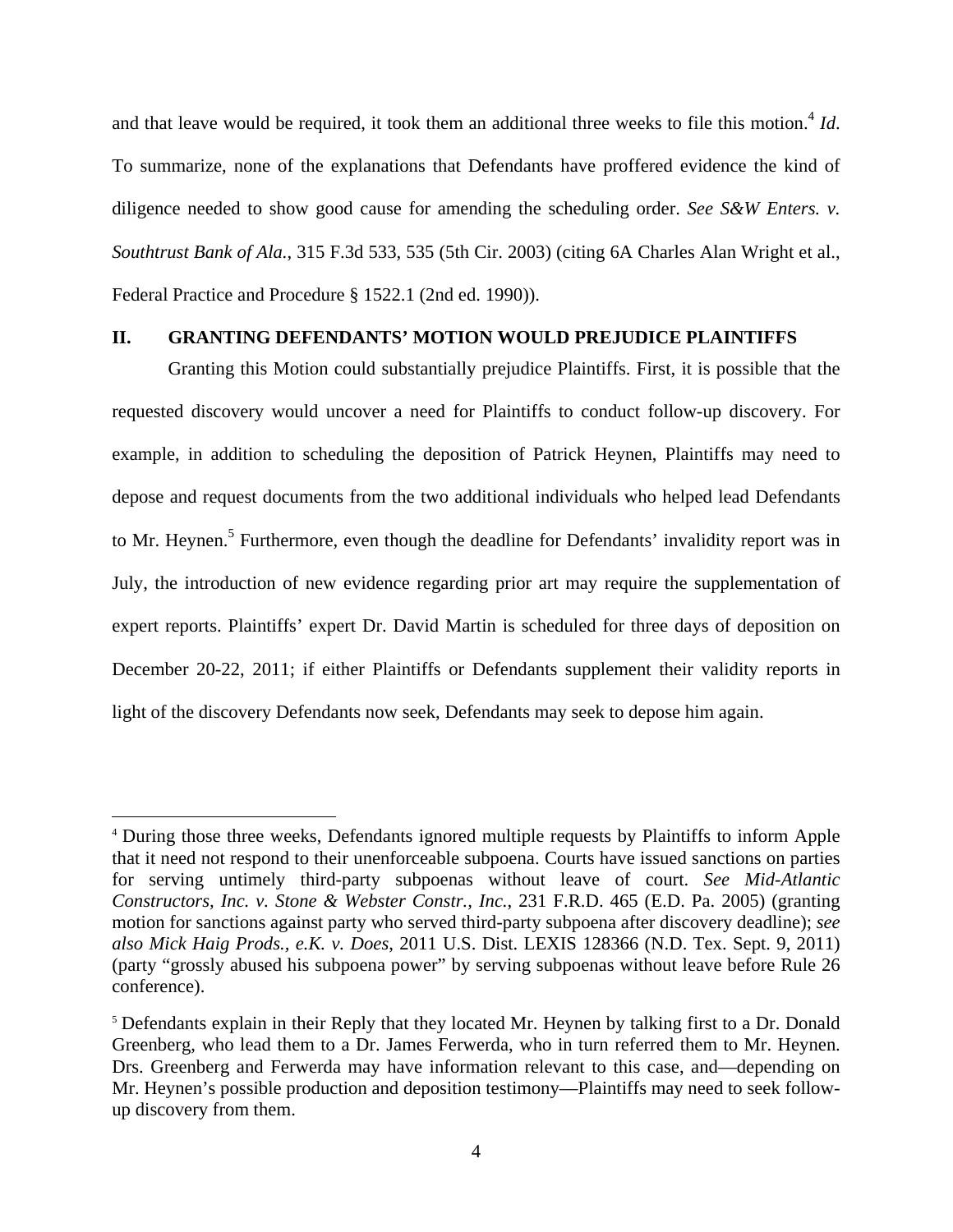Additionally, there is no set date for any of the requested discovery. The availability of the requested witnesses has not been determined and the timing of document productions and inspections is uncertain. Jury selection is set in this case for early February. The parties should not be taking depositions in California while picking a jury in Texas. In short, the Court and the parties are aware of the current landscape, but granting Defendants' request could open a Pandora's Box of new expert and fact discovery only a few weeks before trial is set.

### **III. IF THE COURT GRANTS DEFENDANTS' MOTION, THEN PLAINTIFFS SHOULD BE GRANTED A RECIPROCAL RIGHT TO SERVE DISCOVERY**

Defendants' serious charge against Plaintiffs of engaging in "gamesmanship" is not well received. Plaintiffs were not playing games; they were reaching out to Defendants to seek a compromise and avoid motion practice. Plaintiffs, like Defendants, lost access to certain materials when Apple was dismissed from this case. Instead of serving an invalid subpoena in violation of the Court's discovery order (a sanctionable abuse of an attorney's subpoena power), Plaintiffs complied with the Court's orders by destroying relevant documents. The compromise which Plaintiffs offered Defendants was simple: if Defendants wished to receive discovery from Apple, Plaintiffs also wanted to regain access to documents lost through the settlement.

The re-production of the documents sought by Plaintiffs would cause no prejudice to Defendants. Unlike the discovery sought by Defendants, there is no need to schedule depositions or inspections, no danger of any follow-up fact or expert discovery, and no time would be required for the parties to digest new information contained in the production. All parties to this case have been aware of the material Plaintiffs seek for months if not years.

#### **IV. CONCLUSION**

For the foregoing reasons, Eolas respectfully requests that the Court deny Defendants' motion, with the exception of the authentication of [LANL92] and [LANL93] that Defendants seek from LANL.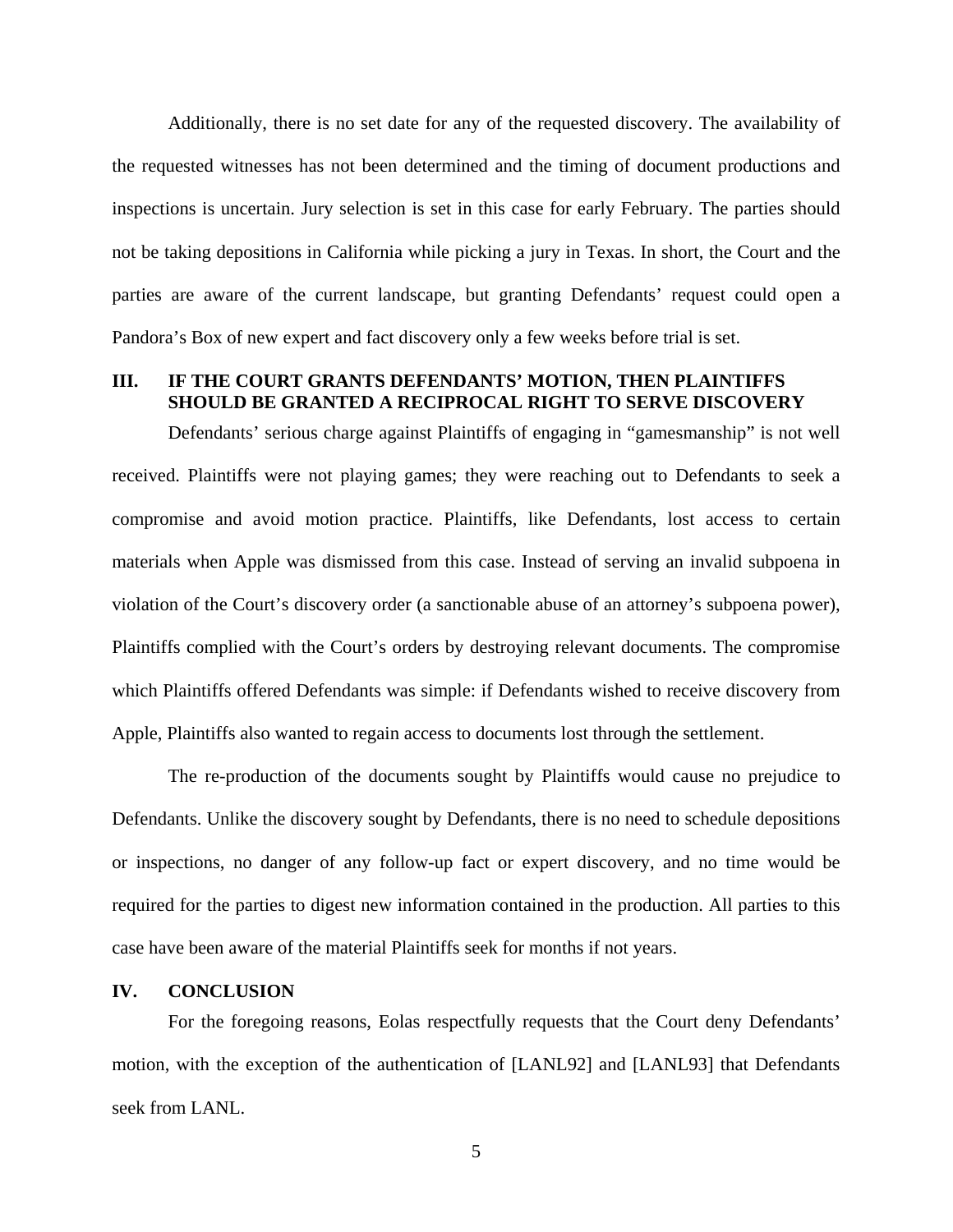Dated: December 14, 2011. **MCKOOL SMITH, P.C.** 

/s/ Mike McKool Mike McKool Lead Attorney Texas State Bar No. 13732100 mmckool@mckoolsmith.com Douglas Cawley Texas State Bar No. 04035500 dcawley@mckoolsmith.com Holly Engelmann Texas State Bar No. 24040865 hengelmann@mckoolsmith.com **MCKOOL SMITH, P.C.**  300 Crescent Court, Suite 1500 Dallas, Texas 75201 Telephone: (214) 978-4000 Telecopier: (214) 978-4044

Kevin L. Burgess Texas State Bar No. 24006927 kburgess@mckoolsmith.com Josh W. Budwin Texas State Bar No. 24050347 jbudwin@mckoolsmith.com Gretchen K. Curran Texas State Bar No. 24055979 gcurran@mckoolsmith.com Matthew B. Rappaport Texas State Bar No. 24070472 mrappaport@mckoolsmith.com J.R. Johnson Texas State Bar No. 24070000 jjohnson@mckoolsmith.com **MCKOOL SMITH, P.C.**  300 West Sixth Street, Suite 1700 Austin, Texas 78701 Telephone: (512) 692-8700 Telecopier: (512) 692-8744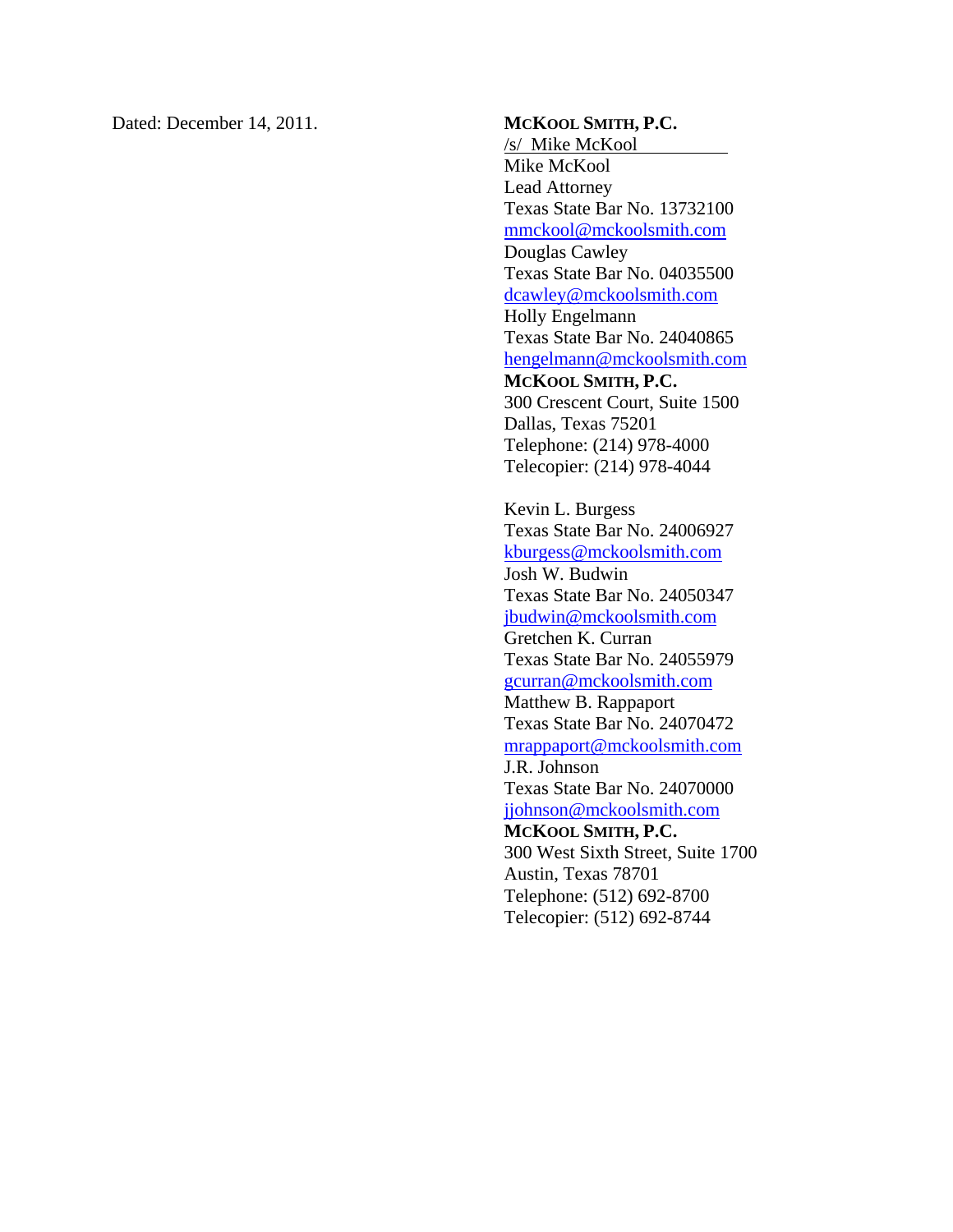Robert M. Parker Texas State Bar No. 15498000 rmparker@pbatyler.com Robert Christopher Bunt Texas Bar No. 00787165 rcbunt@pbatyler.com Andrew T. Gorham Texas State Bar No. 24012715 tgorham@pbatyler.com **PARKER, BUNT & AINSWORTH, P.C.**  100 E. Ferguson, Suite 1114 Tyler, Texas 75702 (903) 531-3535 (903) 533-9687- Facsimile

**ATTORNEYS FOR PLAINTIFF EOLAS TECHNOLOGIES INC. AND THE REGENTS OF THE UNIVERSITY OF CALIFORNIA**